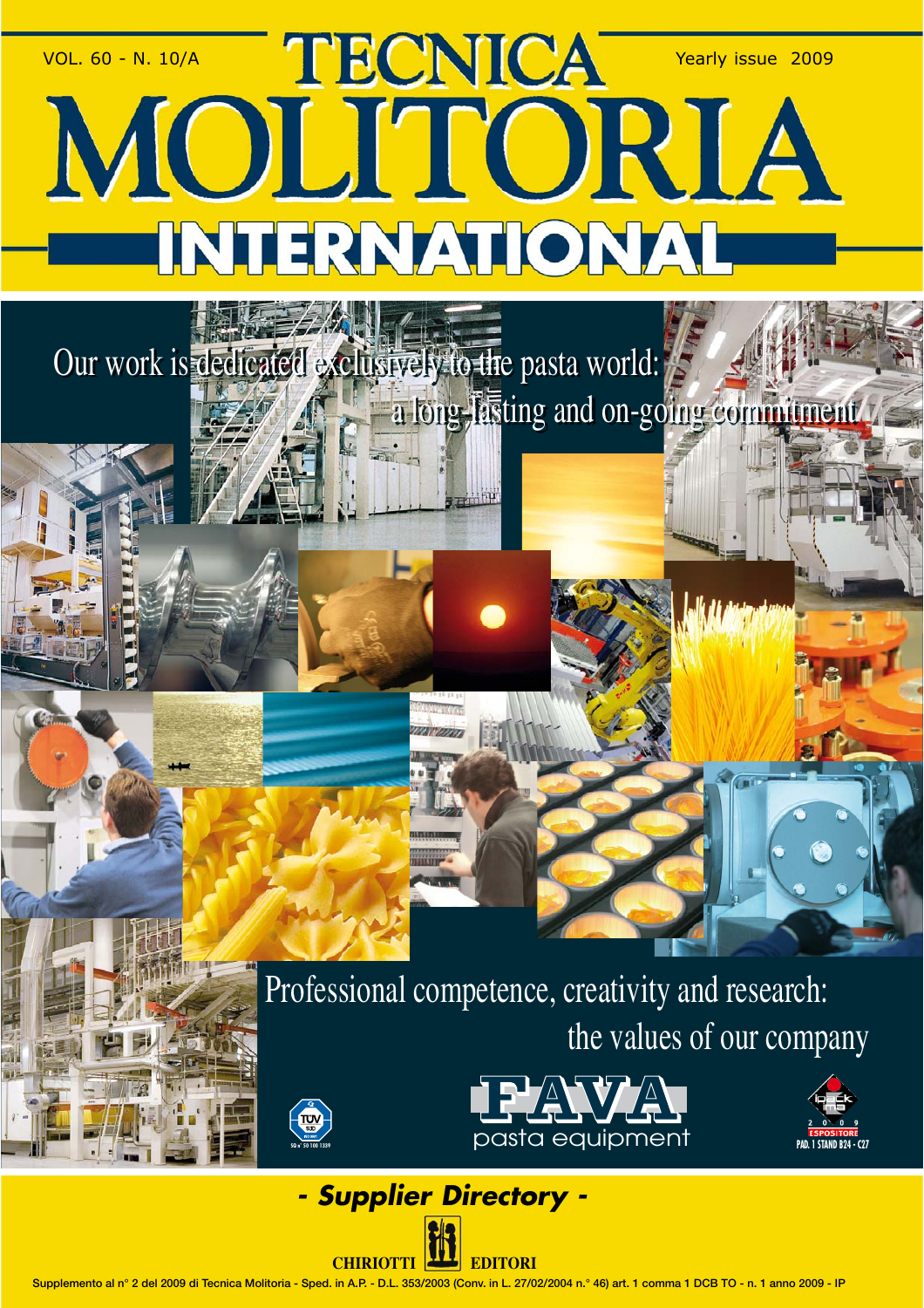## **PASTA, SPECIALTIES AND READY-MADE LINES**

A concentrate of innovations to be presented at the Ipack-Ima exhibition at the Fava stand. The company, which prides itself on innovation being its strong point, is a reality in constant ferment, receiving recognition from the market for the quality of its products and its service, and for the way it accepts with unflagging enthusiasm any challenge coming from its customers or the market. This exposition offers Fava the welcome opportunity to meet operators for a face-toface talk, to provide them with information, to present its most recent realizations, as well as to receive input triggering ideas for further progress.

As in the previous event, Fava is sharing its area with its associate, Storci, which cooperates in producing presses with its own correlated facilities, completing the range of offers with semi-automatic lines for specialties, as well as lines for fresh pasta and ready-made dishes.

As regards production, an up-dated and increased range of presses has been introduced, the result of unrelenting commitment to technical development, thus achieving products with state-of-the-art performance. In par-



Two examples of Fava plants.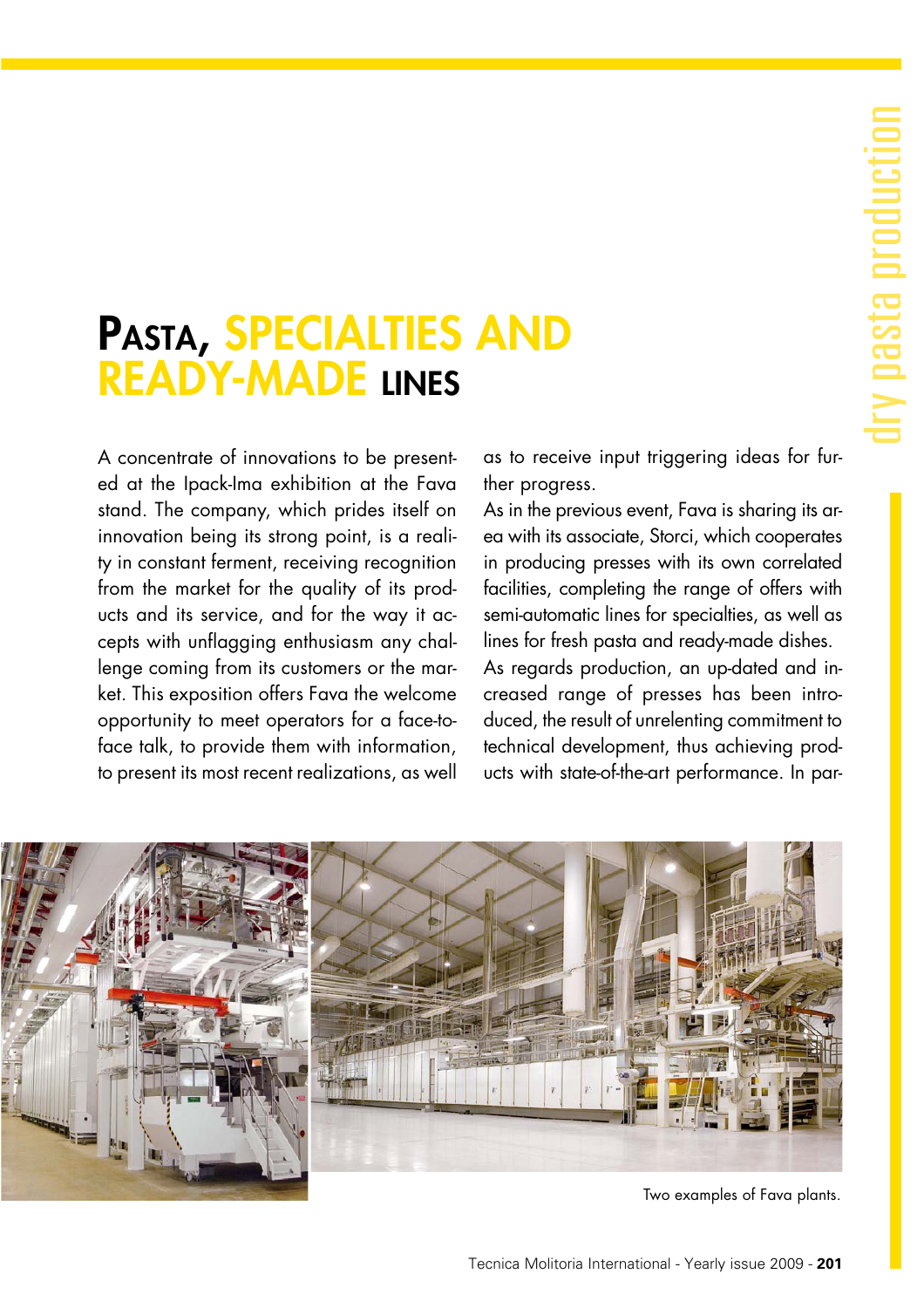ticular, over the last three years, an innovative die for the compression screws has been designed which increases extrusion efficiency by 15%.

In addition, the assortment of presses now available boasts new models designed for simplifying the process, to go alongside the tested and proven system of the stabilization belt, technically up-dated and much appreciated for the ease of its operation, for the negligible energy input required and, above all, for the positive effects produced on the quality of the pasta.

There is a great deal of news as concerns the dryers as well: two new lines for special pasta have been added – one for pre-cooked lasagna and the other for nests in containers and ribbons of pasta, thus offering a full range of products so as to satisfy every and any market demand. The ventilation system has been improved for the long pasta lines, and the new dies for the pipes are now able to carry greater loads. Furthermore, thanks to the improved treatment of the pasta, there is greater uniformity of the same during the packaging phase as well as during drying. The long pasta line varieties have also seen interesting developments with the introduction of the 5,000 kg/h standard using ITRG technology, which now accompanies the 6,000 kg/h standard, a consolidated standard for the company.

During the 2009 edition Fava is presenting some important achievements, some of the innovative details are available for viewing. Of particular interest are:

a new compression unit complete with head and extruder;

a line for ITRG long pasta for the production of 4,000 kg/h with a press having two special screw feeders;

an up-dated and improved line supervisor, developed by the company's own software spe-



A close-up of a Storci pasta equipment.

cialists, complete with software for the traceability of the product, interfaceable with the operational system of the pasta plant, and containing many other interesting and useful functions. Storci presents a vast range of machines for special applications in the sector of fresh pasta and bakery goods as well.

An affiliate of Fava, today this company plays a leading role in various markets and sets long-ranging sights into the future, ready to take on new challenges.

The vast experience Storci has accrued, has made the company a leader in the creation of semi-automatic lines for the production of long, short and special pasta formats (production ranges from a minimum of 50 to a maximum of 500 kg/h) as well as lines for the production of fresh pasta, frozen foods, pre-cooked foods and semiautomatic couscous production lines (production ranges from 300 to 500 kg/h). Storci looks toward the future, offering its services to study new production lines such as those for pasta-based ready-to-eat products, lines for gluten-free pasta, sanitary extruders for pre-cooked pastas and continuous kneading units for bread-making with special attention to the production of baked goods such as pastries and pizzas.

Their goals are varied and interesting, the outcome of years of experience which has led